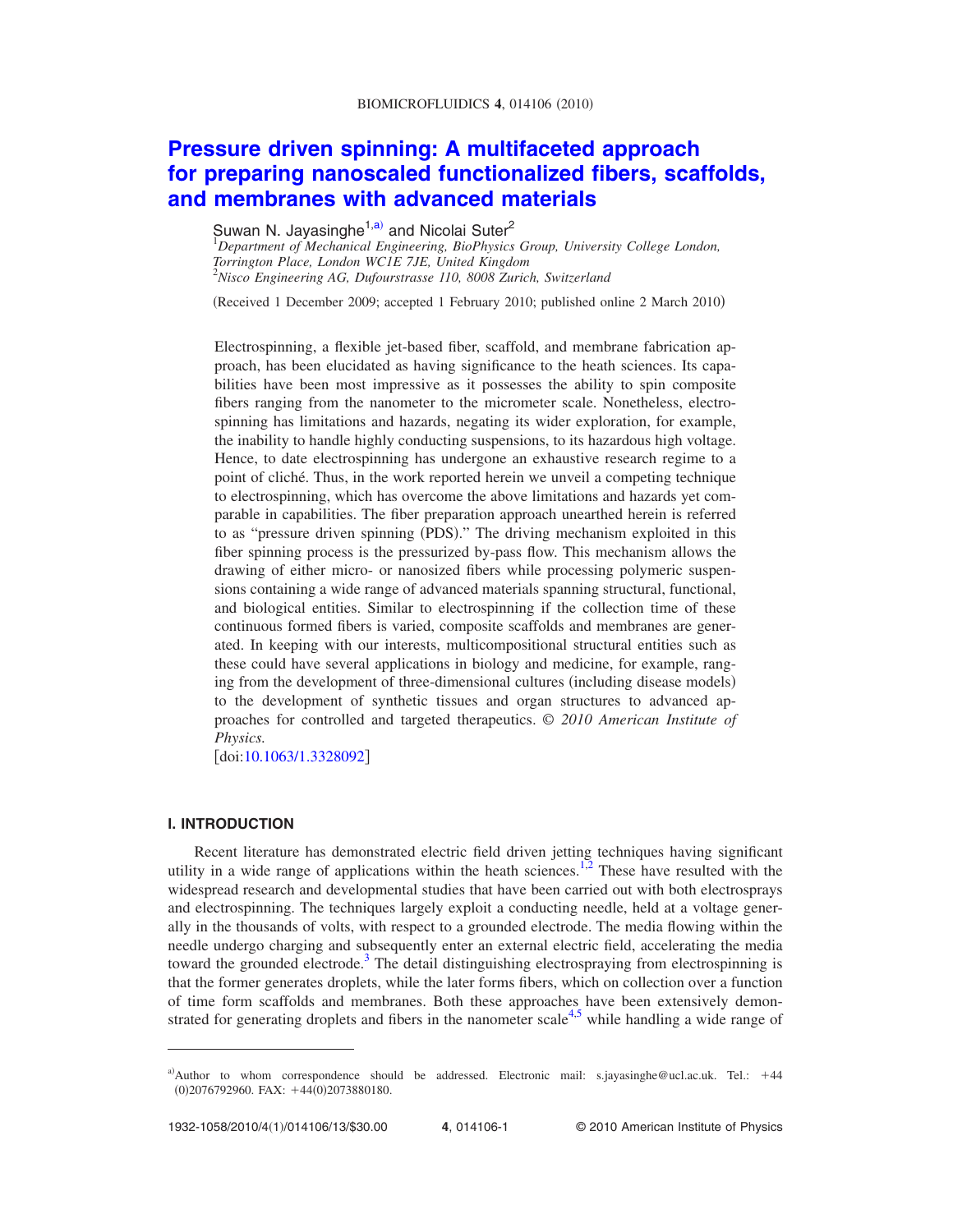material loaded suspensions with large bore needles ( $>500 \mu$ m). This is a unique feature of these techniques, thus superseding its rival, namely, ink-jet printing, known to form droplets and/or fibers approximately double the size of the needle used.<sup>6</sup>

Recent research into these techniques has seen some unique developments. First, electrosprays in conjunction with living sols have demonstrated the forming of three-dimensional structures (with unassisted overhangs) to even fibers and scaffolds.<sup>7[–9](#page-12-7)</sup> This achievement results directly with the fine-tuning of living sols while establishing control over the electric field. Although on many previous occasions both electrosprays and electrospinning have generated structures and subsequently been explored in biomedical applications, the techniques were never applied directly to the handling of living entities. In 2005/2006, this was achieved with both these techniques, which are now referred to as "bio-electrosprays" and "cell electrospinning," demonstrating the ability to handle a wide range of living cells (immortalized, primary to stem cells) to even whole organisms. $10-14$ 

Although, there has been much success with these techniques, they carry with them two significant limitations, namely, the inability to handle highly conducting suspensions while operating in stable and continuous conditions in the single needle configuration (in open-air ambient scenarios) to the hazardous driving mechanism. These obstacles, to some extent, limit the exploration of these approaches demanded for intravenous medical applications, for example, if required for repairing damaged cardiac tissue soon after myocardial infarction. Nonetheless, these limitations have spurred us to investigate and develop a competing technology, completely driven by means of a pressurized by-pass flow.

The technology unveiled herein generates composite solid and hollow fibers to those that contain multistructural morphologies (porous and hollow) at similar dimensions to those reported in electrospray/electrospinning studies. Interestingly none of the limitations faced by both these techniques, namely, (i) the inability to handle highly conducting media/suspensions and (ii) the hazardous operational voltage, are applicable to this pressure driven spinning methodology. We envisage our findings on this multifaceted fiber, scaffold, and membrane fabrication approach to be explored in many fields of research within the health sciences, where such structural architectures have been demonstrated as having widespread applications.

## **II. EXPERIMENTAL SECTION**

#### **A. Pressure driven devices**

The devices used in these studies explore stainless steel medium bore needles, which have an inner bore diameter varying from a few to several hundred micrometers. The single needle device was manufactured in polyether ether ketone [Figs.  $1(a)$  $1(a)$  and  $1(b)$ ], while the coaxial or concentric device [Figs.  $1(c)$  $1(c)$  and  $1(d)$ ] was fabricated with stainless steel (316L). Both these devices are autoclavable. The chamber volume for the single needle device is  $\sim$ 770 mm<sup>2</sup> (which could be varied along with the connecting screws) and allows the protruding needle at the chamber, extend a few millimeters from the base of the exit orifices. The orifices are  $\sim 600 \mu m$  in diameter and are focused to the protruding needle. In the case of the coaxial or concentric needle device, the needle bore diameters varied from the few hundred to several hundreds of micrometers. The chamber volume is  $\sim$  4100 mm<sup>2</sup>, with the exit orifices focusing to the needles.

#### **B. Materials**

In these investigations several polymers were explored, namely, poly(ethylene oxide) [PEO,  $M_w$  = 100 000], poly(e-caprolactone) [PCL,  $M_w$  = 80 000], polyvinyl alcohol [PVA] (all three purchased from Sigma-Aldrich, Gillingham, United Kingdom), and poly(L-Lactic acid) [PLLA,  $M_w$  = 700 000] (purchased from Polysciences, Inc., Warrington, USA). To these polymer solutions, we decided to added nanomaterials, demonstrating future possible exploration of this approach for bearing nanomaterials, for controlled and targeted drug delivery. To this end  $SiO<sub>2</sub>$  nanoparticles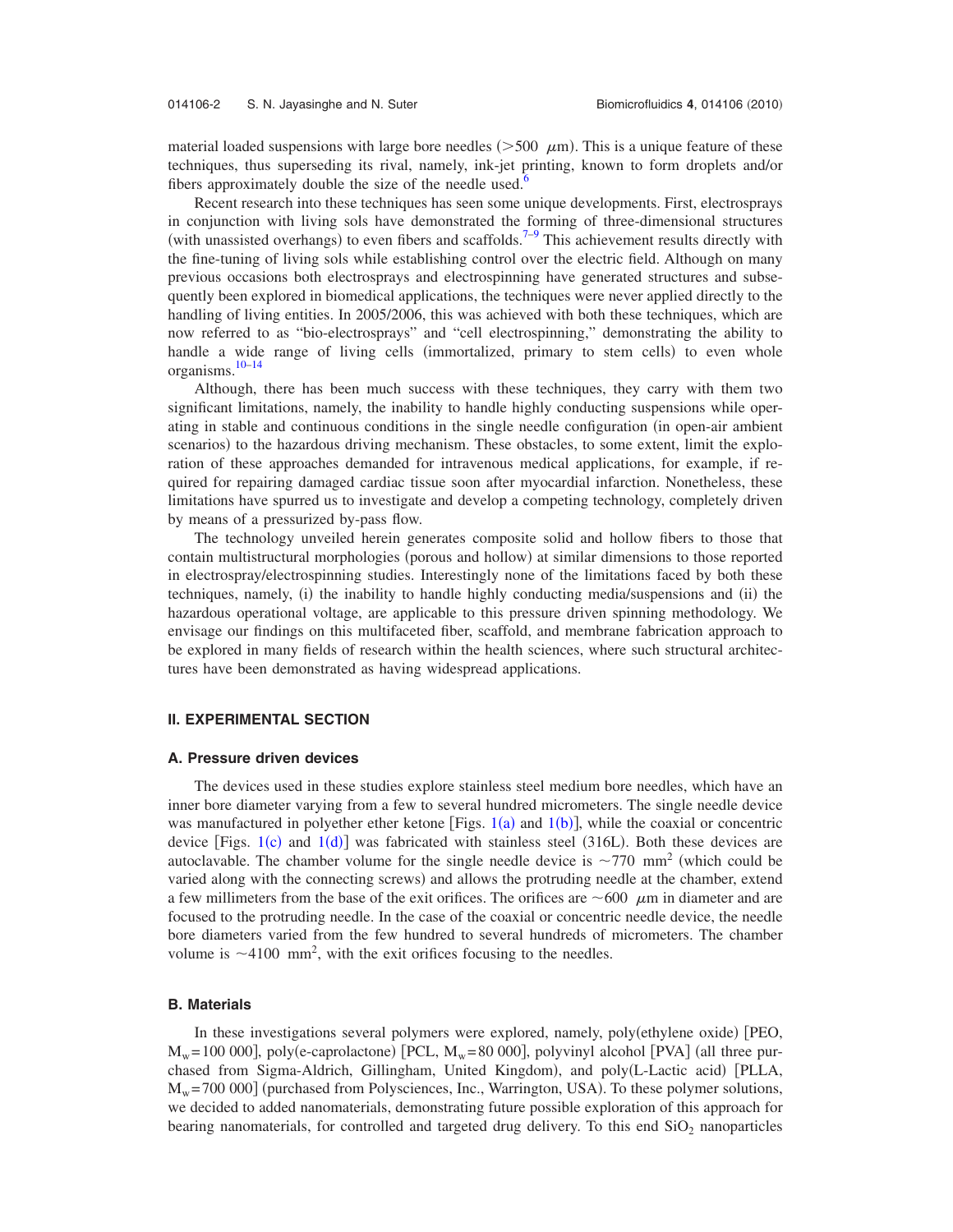#### <span id="page-2-0"></span>014106-3 Pressure driven spinning



FIG. 1. Representative digital images and optical micrographs of the pressure driven devices explored in these studies. (a) The single needle device and (b) the single needle exit, (c) the coaxial or concentric needle device, and (d) the concentric needle exit.

and the multiwalled carbon nanotubes (bamboo-type) were explored in these studies, which were provided in-kind by Nyacol Nanotechnologies, Inc., and NanoLab, Inc., both companies based in Massachusetts, USA.

#### **C. Polymer and cell suspension preparation**

The polymers were dissolved in their respective solvents as previously reported,  $15-18$  while magnetic stirring was carried out overnight assuring the formulation of a near-homogeneous free-running solution. In the preparation of nanosuspensions (containing either  $SiO<sub>2</sub>$  nanoparticulates or bamboo-type multiwalled nanotubes), the given polymer was first prepared into a freerunning solution and later introduced to the nanomaterials at calculated concentrations while magnetically stirred. Sedimentation tests were carried out at a wide range of intervals  $(1, 3, 5, 7,$ and 24 h) and found to be negligible. However, in these studies the prepared nanosuspensions were spun within 1 h of preparation. For assessing cell nesting within fibers, cell suspensions were prepared by employing human embryonic kidney cells (HEK 293T) stably expressing enhanced Green Fluorescent Protein (eGFP). Briefly, the cells were transfected with lentivirus with an eGFP construct (SFFV-eGFP-WPRE).<sup>[19](#page-12-12)[,20](#page-12-13)</sup> The eGFP positive cells were then sorted and propagated *in vitro*. The cells were cultured in Dulbecco's Modified Eagle's Medium (4.5 g/l liquid with sodium pyruvate with l-glutamine, PAA, Laboratories Ltd., Yeovil, United Kingdom) supplemented with 10% fetal bovine serum gold, heat inactivated, EU approved, PAA, Laboratories Ltd., Yeovil, United Kingdom). To prepare the adherent HEK 293T eGFP-expressing cells for spinning, the cells were washed with Dulbecco's Phosphate Buffered Saline 1X without Ca and Mg, PAA, Laboratories Ltd., Yeovil, United Kingdom) followed by the addition of 0.5% trypsin/ ethylenediaminetetraacetic acid (EDTA) (PAA, Laboratories Ltd., Yeovil, United Kingdom) at approximately 2 ml per 75 cm<sup>2</sup> of the cellular monolayer. The cells were incubated in trypsin/ EDTA for 5 min at 37 °C and 5%  $CO<sub>2</sub>$ . The loosened cells were collected and then pelleted by centrifugation at  $\sim$  1000 $g$  for 5 min (Hettich, Rotofix 32A). The supernatant was removed, and the pellet was resuspended in growth medium. Using a digital hemocytometer countess automated cell counter, Invitrogen, Paisley, United Kingdom), cell counts were carried out. The formulated ready-to-spin cell suspension was at a cellular concentration of  $\sim 10^6$  cells/ml. Similarly, these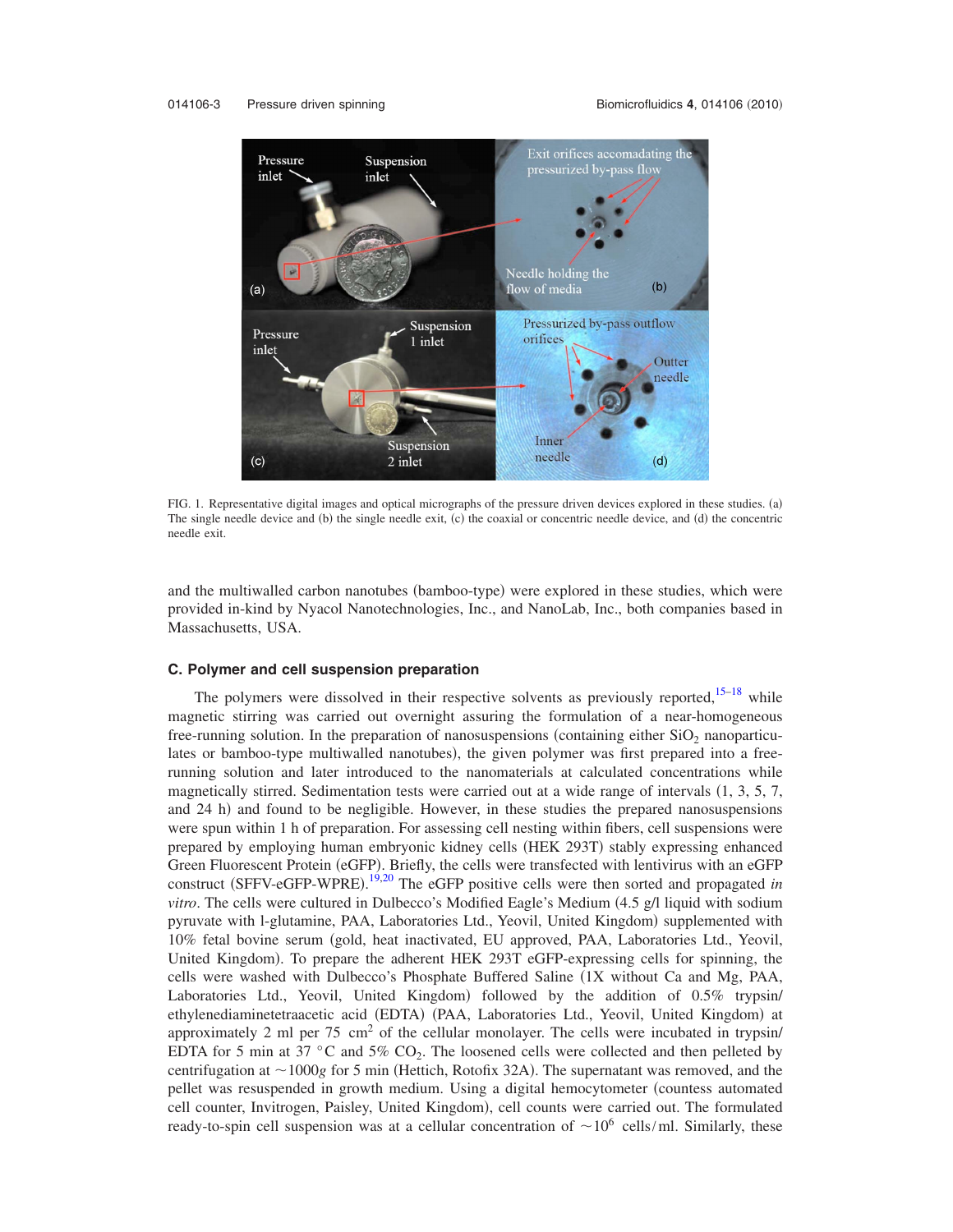cells were prepared for assessing cell viability exploring flow cytometry; however for these viability studies the cells did not have the eGFP construct.

#### **D. Fiber, scaffold, and membrane characterization**

The generated structures were characterized using optical/fluorescence Leica Microscopes (Milton Keynes, United Kingdom), models DMIL (inverted) and DM2500, respectively. These microscopes were also employed for the cell phenotypic studies carried out in this work. Generated structural characterization of the fibers, scaffolds, and membranes was mainly carried out using scanning (JOEL JSM 6301F, Herts, United Kingdom) and transmission (model JEOL 1010, Herts, United Kingdom) electron microscopes based in the Chemistry and the Anatomy Departments at University College London. For optical and fluorescence microscopy, structures were collected onto glass microslides, while for scanning electron microscopy (SEM) and transmission electron microscopy (TEM), fibers were collected onto SEM stubs and TEM grids having a mesh density of 100, respectively (purchased from Agar Scientific Ltd, Essex, United Kingdom).

### **E. High-speed digital image capturing**

Throughout these studies spinning behavior was studied by means of a digital high-speed camera in real time Phantum V7.3, which is capable of imaging 500 000 fps, on loan from the EPSRC loan pool) together with a special mono zoom or a range of Nikon F mount lens together with a General Electric light source.

## **F. Flow cytometry**

In these investigations we ascertained cell viability by a well established population-based bioanalytical approach, namely, flow cytometry, which is a florescent activated cell sorting FAC-Scan) technique. Briefly, the FACScan technique and system employed can quantify both general cell death (necrosis) and programmed cell death (apoptosis). In apoptotic cells, the membrane phospholipids phospatidylserine (PS) is translocated from the inner to the outer layers of the plasma membrane. During the initial stages of apoptosis, the cell membrane remains intact, while at the time of necrosis the cell membrane loses its integrity and becomes leaky to the vital dye propidium iodide (PI). Staining with annexin V, which has a high affinity for PS in conjunction with PI, allows the identification of living cells (annexin  $-PI-$ ), early apoptotic cells (annexin +PI–), necrotic cells (annexin +PI+), and debris (annexin –PI+) to give a sensitive measurement of the dynamics of cell death. Several single cell suspensions were prepared from each of the cell samples. Cells were mixed with annexin V fluorescein isothiocyanate (FITC) (final concentration of 1  $\mu$ g ml<sup>-1</sup>) (Pharmingen, United Kingdom) and PI (final concentration of 1  $\mu$ g ml<sup>-1</sup>) (Sigma, United Kingdom) in the presence of 1.8 mM calcium. Cells were incubated at room temperature for 15 min prior to quenching in calcium containing binding buffer (Pharmingen, United Kingdom) and were analyzed immediately. A Dako Cytomation CyAn ADP flow cytometer was used to collect data for  $>$  20 000 events. The excitation was set at 488 nm using an argon laser; the FITC emission was collected with a 525 $\pm$ 20 nm and PI with a 675 $\pm$ 20 nm band pass filter. Data were analyzed using SUMMIT 4.3 software (DakoCytomation, United Kingdom). Thus, in these studies the controls and treated cells were passed through the flow cytometry apparatus to analyze the number of living and dead cells through to cells, which were undergoing programmed cell death. Flow cytometry analysis was carried out on three cellular samples, namely, culture controls (CCs) (the cells prepared as a suspension), needle controls (NCs) (which were passed through the device without an applied pressure), and finally, treated samples. Using the above flow cytometry approach, these three samples where analyzed at 0, 7, and 21 days post-treatment. In addition we also analyzed fresh cellular aliquots of the three samples at shorter time points of 24, 48, and 72 h. Repeated flow cytometry analysis was carried out on several fresh samples for both controls and treated samples.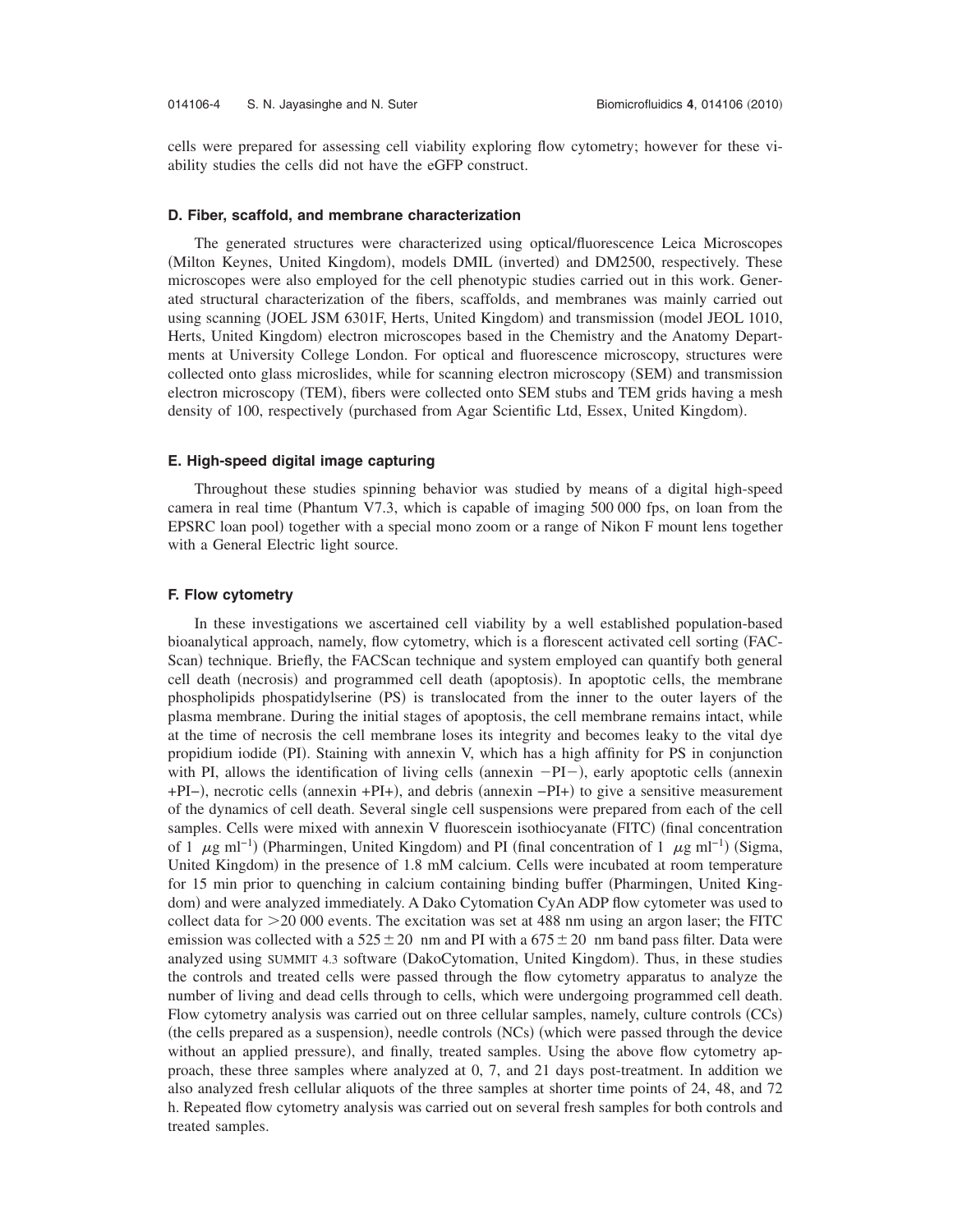## **III. RESULTS AND DISCUSSION**

While exploring the listed polymers in their many concentrations, these studies traversed a wide operation parametric space for both the applied pressure  $(0-6$  bars) and flow rate  $(\sim 10^{-20} - 10^{-6} \text{ m}^3 \text{ s}^{-1})$  to the pressure chamber and needle(s), respectively. These studies not only assessed the exploration of a single needle device [Figs.  $1(a)$  $1(a)$  and  $1(b)$ ] but extended to the study of a coaxial needle system [Figs.  $1(c)$  $1(c)$  and  $1(d)$ ]. Studies were initiated with the exploration of a polyethylene oxide (PEO) solution made into a free-running near-homogeneous polymer solution with added solvents of filtered water and analytical grade ethanol VWR, Leicestershire, United Kingdom). The prepared solution was syringed into the single needle device at the lowest possible flow rate allowed by our present syringe pump,  $\sim 10^{-20}$  m<sup>3</sup> s<sup>-1</sup> (PHD4400, Harvard Apparatus Ltd., Kent, United Kingdom). Once the polymer was seen to reach the exit of the single needle device, a pressure was applied to the chamber, which provided the pressurized by-pass flow through the exit orifices  $[Fig. 1(b)]$  $[Fig. 1(b)]$  $[Fig. 1(b)]$  placed around the needle exit, which promoted the elongation or drawing of the polymer from the needle exit. At very low flow rates  $({\sim}10^{-12} \text{ m}^3 \text{ s}^{-1})$  for a pressure of  $\sim$  1 bar, the polymer was seen to undergo an unstable threading process [Fig. [2](#page-5-0)(a)], which was characteristically seen to spin randomly long fiber fragments simultaneously with polymer clusters onto a collecting substrate. The deposited residues at these operational conditions observed under scanning electron microscopy (field emission, JOEL JSM 6301F) revealed a mixture of semisolid to randomly solid coalesced bulk and fiber residues [Fig.  $3(a)$  $3(a)$ ], respectively. Hence, the flow rate was altered accordingly in conjunction with the applied pressure till stable and continuous fiber spinning was achieved. During this stage a wide operational window was traversed, providing the required experience for understanding the basics of this fiber spinning process, which was observed in real time by way of the high-speed camera. Spinning the PEO solution at an applied pressure to flow rate of  $\sim$ 5 bars and  $\sim$ 10<sup>-11</sup> m<sup>3</sup> s<sup>-1</sup>, respectively, was seen to generate nanoscaled fibers having a residue range spanning from  $\sim$ 35 to  $\sim$ 387 nm. The fibers were seen to be near uniform throughout there length. Residue characterization by way of image analysis demonstrated a mean fiber diameter of  $\sim$ 215 nm for these operational parameters. We also noticed that elevating the pressure further was seen to form finer fiber residues in the nanoscale.

Although spinning PEO solutions at varied concentrations within a large operational window generated operational parametric clues, it was decided to initiate the introduction of materials into the fibers as this is most relevant to materials sciences and engineering. Thus, several new PEO solutions were formulated with the addition of materials (either nanoparticles and/or nanotubes) at a wide range and concentrations for generating several PEO-based nanosuspensions. Spinning investigations of these nanosuspensions were carried out as previously with the PEO solutions. These studies enabled the understanding of how to manipulate the process as required for forming multicomponent structures.

At an applied pressure to flow rate of  $\sim$ 2 bars and  $\sim$ 10<sup>-10</sup> m<sup>3</sup> s<sup>-1</sup> for a PEO nanosuspension containing a nanoparticulate loading of  $\sim$  20 wt %, stable spinning was initiated. High-speed imaging [Fig.  $2(b)$  $2(b)$ ] and residue analysis [Fig.  $3(b)$  $3(b)$ ] at these operational parametric conditions revealed the spinning process to form continuous composite fibers in the micrometer range  $(\sim 1-5$   $\mu$ m). It was observed that for this PEO-based nanosuspension for a flow rate of  $\sim$ 10<sup>-10</sup> m<sup>3</sup> s<sup>-1</sup> and for an applied pressure of  $\sim$ 2 bars, stable and continuous fiber formation was achieved, which was not the case for other nanosuspensions having either different PEO and/or nanomaterial concentrations. Moreover, if the collection time was increased during stable spinning fibers, scaffolds, and multilayered membranes were generated. Maintaining the flow rate of  $\sim$ 10<sup>-10</sup> m<sup>3</sup> s<sup>-1</sup> of the nanosuspension to the single needle device, it was decided to systematically increase the applied pressure to  $\sim$ 2.5,  $\sim$ 3,  $\sim$ 3.5,  $\sim$ 4,  $\sim$ 4.5, and finally  $\sim$ 5 bar, while the spinning process was continuously being monitored via the high-speed camera. At these varied applied pressures the generated residues were both collected and analyzed by way of scanning and transmission electron microscopy to assess both there fiber uniformity to any affects the pressure may have on the fiber formation process. At  $\sim$  2.5 bar the spinning process was very similar to that depicted previously for  $\sim$  [2](#page-5-0) bar [Fig. 2(b)] and did not show any significant effects in fiber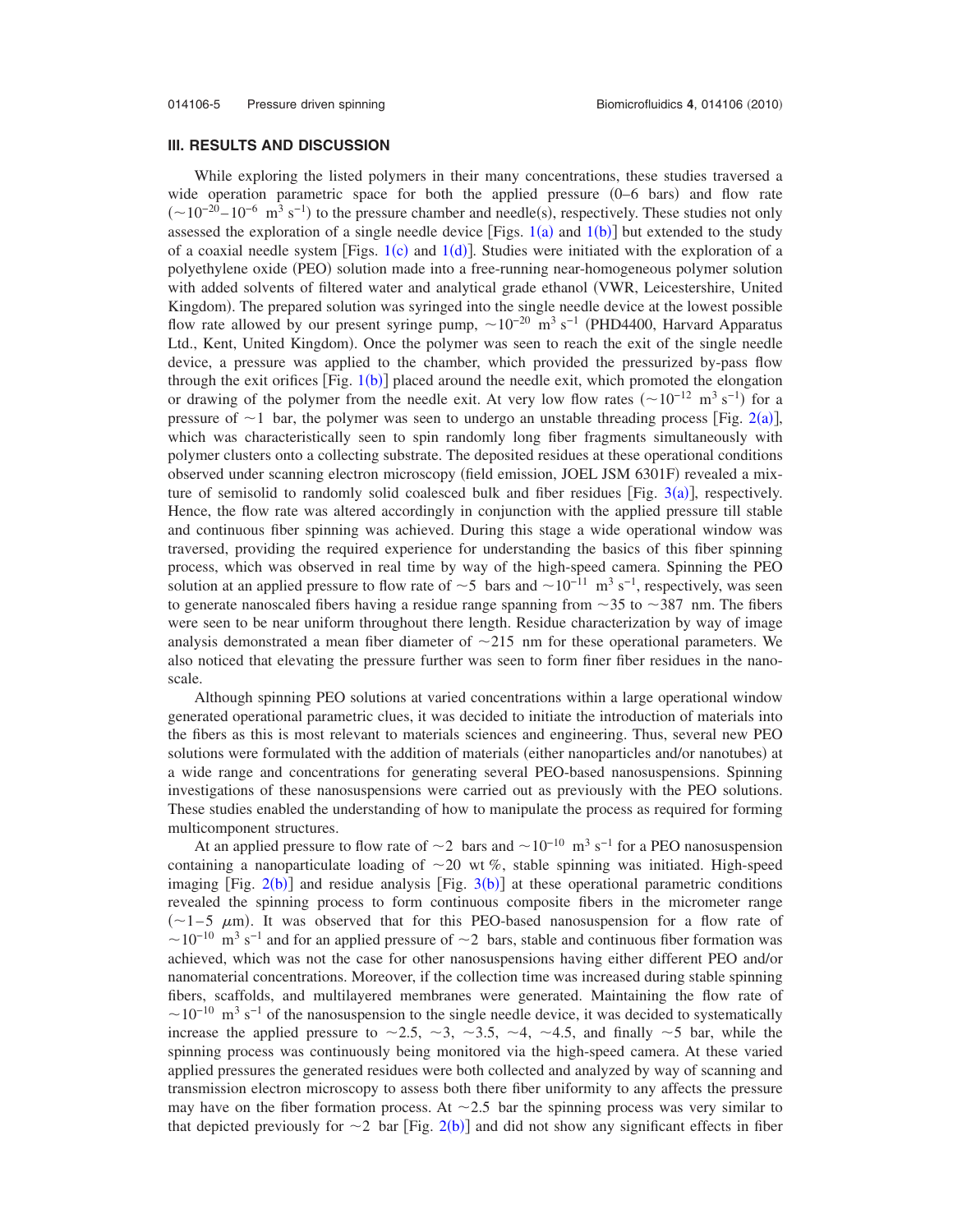#### <span id="page-5-0"></span>014106-6 S. N. Jayasinghe and N. Suter



FIG. 2. Representative high-speed digital images of the spinning process in action in the single needle device (a) in the unstable condition and stable spinning conditions at applied pressures of (b)  $\sim$ 2, (c)  $\sim$ 3, (d)  $\sim$ 4, and (e)  $\sim$ 5 bar, respectively, for a flow rate of  $\sim 10^{-10}$  m<sup>3</sup> s<sup>-1</sup>. Panel (f) depicts the spinning process in the stable state while varying the flow rate to  $\sim 10^{-7}$  m<sup>3</sup> s<sup>-1</sup> for a constant applied pressure of  $\sim$ 3 bar. Panel (g) depicts the media behavior at the exit of the needle, illustrating the convergence of media together with the nonwetting of the needle. Panel (h) demonstrates the coaxial or concentric needle device at an arbitrary stable operational condition while processing two immiscible nanomaterial-containing suspensions.

distributions. At an applied pressure of  $\sim$ 3 bar, we observed that the spinning process was seen to diverge fibers at the needle exit with the forming of multiple fibers  $[Fig. 2(c)]$  $[Fig. 2(c)]$  $[Fig. 2(c)]$ . The collected residues on analysis showed a significant reduction in the generated fiber diameters, which ranged from  $\sim$  525 nm–[3](#page-6-0)  $\mu$ m [Fig. 3(c)]. Similar to the observations made at the applied pressure of  $\sim$  2.5 bar with respect to  $\sim$  2 bar, no significant changes were noted in either the spinning process or the generated fiber distributions at the applied pressure of  $\sim$ 3.5 bar with reference to  $\sim$ 3 bar. However, on further increasing the applied pressure to  $\sim$  4 bar, we noticed that the spinning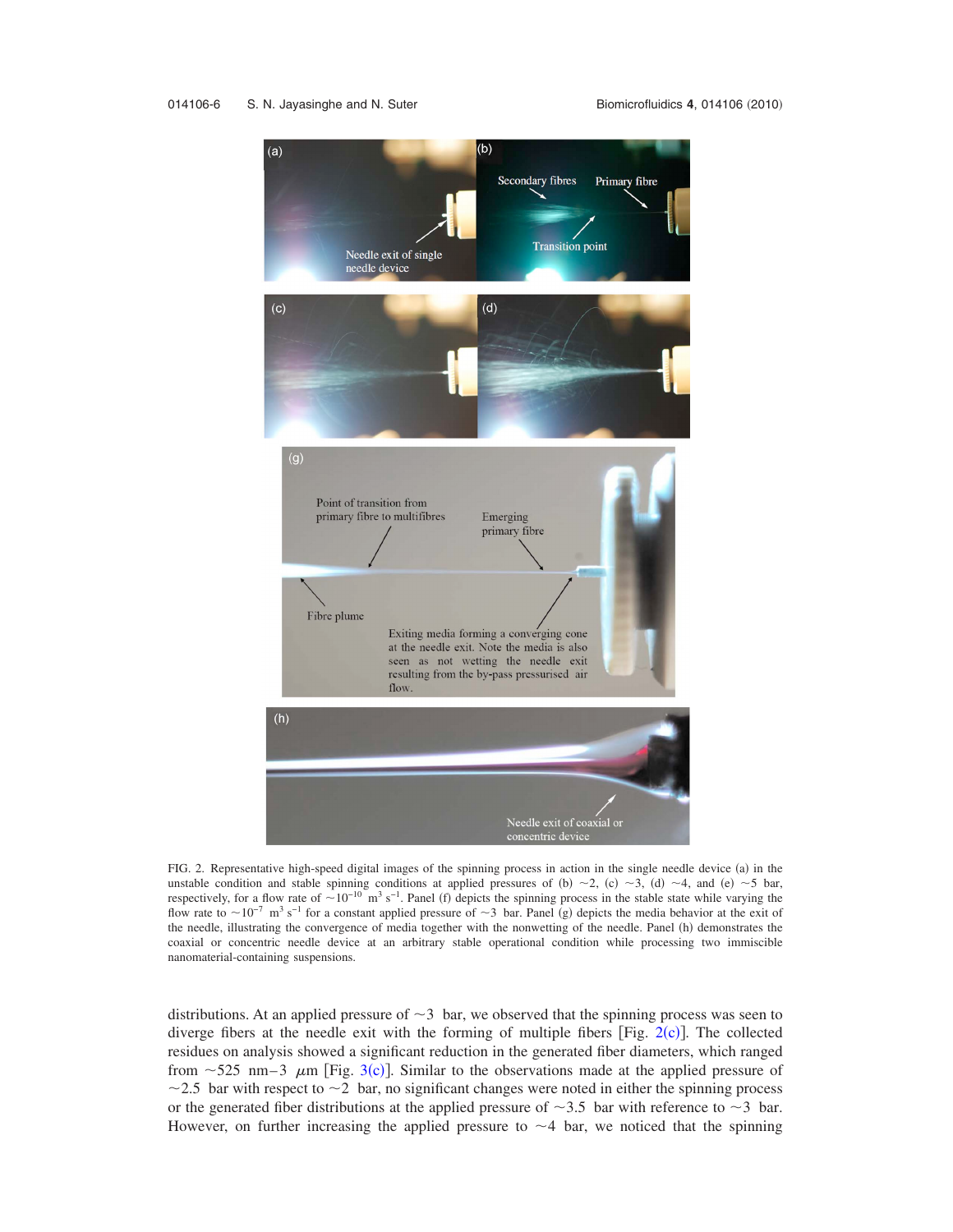<span id="page-6-0"></span>

FIG. 3. Characteristic high-resolution scanning electron micrographs illustrating residues collected in (a) the unstable condition and  $[(b)-(e)]$  in stable conditions at applied pressures of  $\sim$ 2,  $\sim$ 3,  $\sim$ 4, and  $\sim$ 5 bar for a flow rate of  $\sim$ 10<sup>-10</sup> m<sup>3</sup> s<sup>-1</sup> generated by way of the single needle device. Panel (f) depicts a PLLA suspension spun forming a multicomponent porous and fibrous structure at an applied pressure and flow rate of  $\sim$ 3 bar and  $\sim$ 10<sup>-11</sup> m<sup>3</sup> s<sup>-1</sup>, respectively.

process was seen to further diverge and generate fibers at the needle exit [Fig.  $2(d)$  $2(d)$ ] and have a notable change in fiber uniformity and distribution [Fig.  $3(d)$  $3(d)$ ]. At these operational conditions, fibers were seen to be near-uniform throughout their length and were seen to move further toward the nanoscale, hence ranging from  $\sim$ 410 nm–2.5  $\mu$ m. Elevating the applied pressure to  $\sim$  4.5 bars resulted with the spinning process behaving very similar to that depicted in Fig. [2](#page-5-0)(d). However, further elevating the applied pressure to  $\sim$  5 bar was seen to generate fibers with a greater divergence at the needle exit  $[Fig. 2(e)]$  $[Fig. 2(e)]$  $[Fig. 2(e)]$  together with the further reduction in the generated fiber residue distributions. Hence, residues analysis demonstrated a fiber distribution of  $\sim$ 25–600 nm [Fig. [3](#page-6-0)(e) and Table [I](#page-7-0)]. Several other PEO solutions and suspensions (containing a wide range of nanomaterials at varied concentrations) were also found to form fibers in stable and continuous states, however, at different operational parametric conditions.

Hence, indicating liquid properties and the introduction of material (concentrations) play a critical role in this fiber spinning approach. Interestingly, we also noted that for any given PEO concentration within a solution, if either the nanoparticle or nanotube loading was increased, this resulted in an overall increase in fiber diameter; this was also the case if the latter was maintained, while the polymer concentration was increased. We believe that this behavior is a direct result of increasing suspension rheological properties or resistance to flow. Our observations via high-speed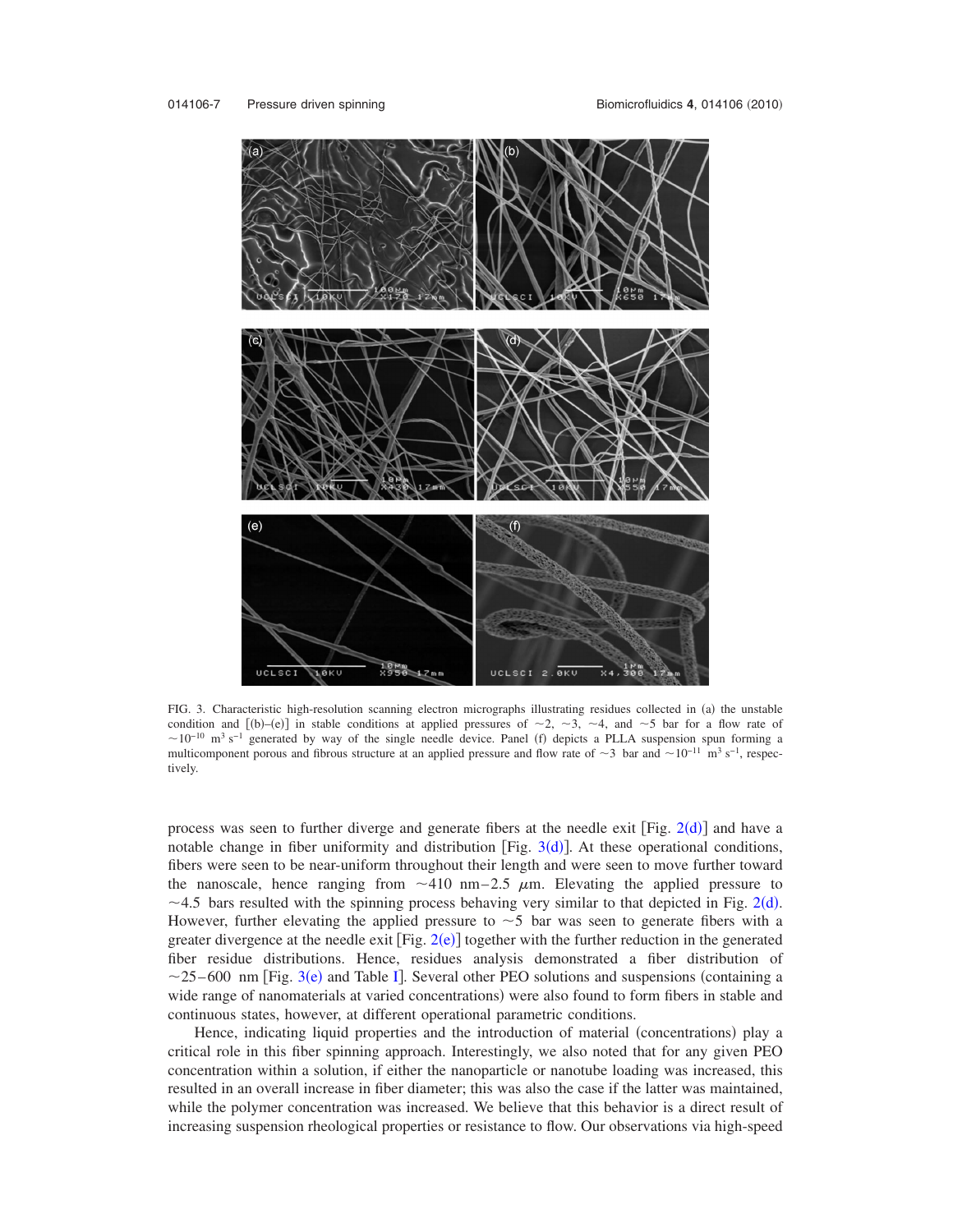<span id="page-7-0"></span>TABLE I. Overall fiber characteristics generated by way of pressure driven spinning for a given suspension at a constant applied pressure and flow rate. These characteristics widely vary for the given polymer, added material concentration to the operational parameters, and device setups.

| Fiber composition                               | Applied pressure<br>$(bar)^a$ | Flow rate<br>$(m^3 s^{-1})^b$ | Distribution              | Mean               |
|-------------------------------------------------|-------------------------------|-------------------------------|---------------------------|--------------------|
| PEO-only fibers                                 | ~1                            | $\sim 10^{-10}$               | $\sim$ 35–387 nm          | $\sim$ 215 nm      |
| $PEO+20$ wt % SiO <sub>2</sub> nanoparticles    | ~1                            | $\sim 10^{-10}$               | $\sim$ 25–600 nm          | $\sim$ 295 nm      |
| $PEO+20$ wt % multiwalled bamboo-type nanotubes | ~1                            | $\sim 10^{-10}$               | $\sim$ 300 nm - 3 $\mu$ m | $\sim$ 1.7 $\mu$ m |

<sup>a</sup>The applied pressure has an operational accuracy of  $\pm 0.01$  bar. **b**Elow rate colibration was carried out before each experiment at

Flow rate calibration was carried out before each experiment and was found to have an insignificant variation; however the supply of very high viscosity suspensions had a time delay of  $\sim$  30 s before the selected flow rate was the actual flow rate of that material delivered to the device.

imaging of the spinning process with increasing applied pressure for a constant flow rate showed the point of fiber divergence or transition from primary fiber to multifibers varied with the applied pressure; hence this point moved closer to the needle exit with the increasing applied pressure. We envisage that this behavior is directly due to the generated pressurized by-pass three-dimensional conical air plumes expanding on leaving the exit orifices with the increasing applied pressure.

Contrary to maintaining the flow rate for an increasing applied pressure, if the reverse took (constant applied pressure of  $\sim$ 3 bars for an increasing flow rate to  $\sim$ 10<sup>-7</sup> m<sup>3</sup> s<sup>-1</sup>) place, highspeed imaging would illustrate the fiber spinning process, demonstrating a higher density of generated fibers emerging the needle exit, which is not surprising; however we additionally noticed the fiber plume converging [Fig.  $2(f)$  $2(f)$ ] with the increase in flow rate. Furthermore, the increase in flow rate also gave rise to the multifiber generation point to move further away from the needle exit with increasing flow rate. At this time we speculate plume convergence taking place due to the increase in the density of outflowing material from the needle. This was not the case while the out flow was maintained for a rising applied pressure, and hence we hypothesize that this is due to the pressurized by-pass flow having a more pronounced effect on the lower density of exiting material being susceptible to the interfering by-pass or cross flowing pressure flow dynamics exiting the six orifices  $[Fig. 1(b)]$  $[Fig. 1(b)]$  $[Fig. 1(b)]$ . The increase in material outflow had a similar effect as increasing the media viscosity, namely, increasing the overall fiber diameter. We also noted that during these studies, pressure driven spinning converged the exiting media at the needle exit, which assisted in forming fine micro/nanometer scaled fibers for a given flow rate to applied pressure for a device setup [Fi[g](#page-5-0).  $2(g)$ ].

Fibers generated by spinning these PEO-based nanosuspensions on analysis by way of both energy-dispersive x rays [Figs.  $4(a)$  $4(a)$  and  $4(b)$ ] and selected area diffraction [Fig.  $4(c)$ ] identified the addition of  $SiO<sub>2</sub>$  nanoparticles, which are amorphous in nature. Similarly, high-resolution transmission electron microscopy revealed the embedded nanotubes within the polymeric nanosuspensions [Figs.  $4(d) - 4(f)$  $4(d) - 4(f)$ ] containing 20 wt % of nanotubes. Figure  $4(f)$  depicts the diffraction pattern demonstrating the nanocrystalline properties of these explored nanotubes. Increasing the spinning and collection of either nanosuspension over a longer time span was seen to generate composite multilayered scaffolds and membranes [Fig.  $4(g)$  $4(g)$ ]. Characteristically similar structural entities were generated by means of other polymer blends with nanomaterials. During fiber characterization, we noticed that for the same PEO concentration in those respective nanosuspensions containing either 20 wt  $%$  of nanoparticles or nanotubes), the resulting residues were larger for the nanotube-based suspensions in comparison to those containing nanoparticulates (Table  $\text{II}$  $\text{II}$  $\text{II}$ ). We note that this is directly due to the nanotube dimensions, which are  $\sim$ 10–15 nm in diameter but lengthwise varied from  $\sim$ 1–5  $\mu$ m, hence generating larger residues. In these studies, we also prepared several poly(L-Lactic acid) (PLLA) (Mw=700 000, Polysciences, Inc., Warrington, USA) based suspensions  $(1-5 \text{ wt } \%)$ , which were dissolved in dichloromethane (DCM), with and without the addition of nanomaterials at concentrations ranging from 1 to 20 wt %. Our reason for exploring this polymer (PLLA) dissolved in DCM is based on previous electrospinning studies,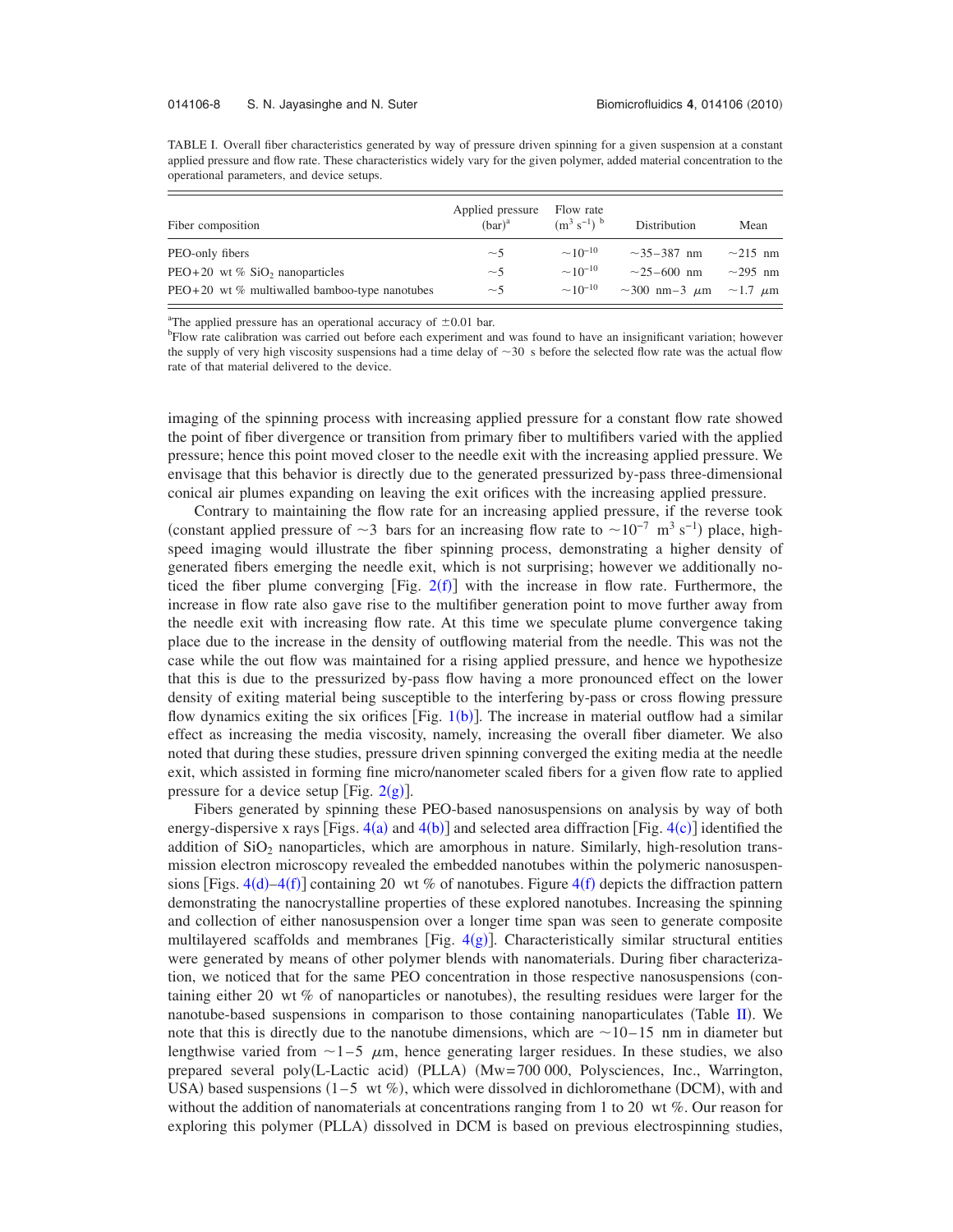<span id="page-8-0"></span>

FIG. 4. Panels (a) and (b) demonstrate an electron micrograph of the composite fibers and materials analysis carried out using energy-dispersive x rays, which illustrate the existence of  $SiO<sub>2</sub>$  nanoparticulates within the fibers. Panel (c) depicts the diffraction pattern of those nanoparticulate-bearing fibers demonstrating the amorphous nature of these  $SiO<sub>2</sub>$  nanoparticles. Transmission electron micrographs (d) and (e) depict characteristic fibers that contain bamboo-type multiwalled nanotubes, which were added into the polymer solution during its formulation. Panel (f) illustrates the nanocrystalline properties of these embedded nanotubes. Finally, the scanning electron micrograph (g) represents a multicomponent and multilayered scaffold/membrane generated by way of collecting the generated fibers via a single needle device over a long time span  $(\sim 1200 \text{ s}).$ 

which demonstrated this fast evaporating solvent forming porous fibers during the spinning process.<sup>[16](#page-12-14)</sup> The PLLA-alone suspension spun at stable conditions (applied pressure and flow rate of ~2.5 bars and ~10<sup>-11</sup> m<sup>3</sup> s<sup>-1</sup>, respectively) and were found to directly generate multicompositional porous structural residues [Fig.  $3(f)$  $3(f)$ ], much like those generated in electrospinning investigations. The operational conditions required modification of handling those PLLA nanosuspensions, which were also seen to generate multicomponent entities having a porous surface morphology.

Comparable to those investigations carried out with the single needle device, we initiated our studies with the concentric or coaxial needle device, as we wanted to probe the versatility of this approach for processing two immiscible suspensions. Techniques possessing the ability to handle two immiscible media for forming multistructured or co-structured and composite entities have widespread applications spanning biology and medical areas of research and development. Hence, these studies were initiated with PEO and poly(e-caprolactone) (PCL) solutions, which were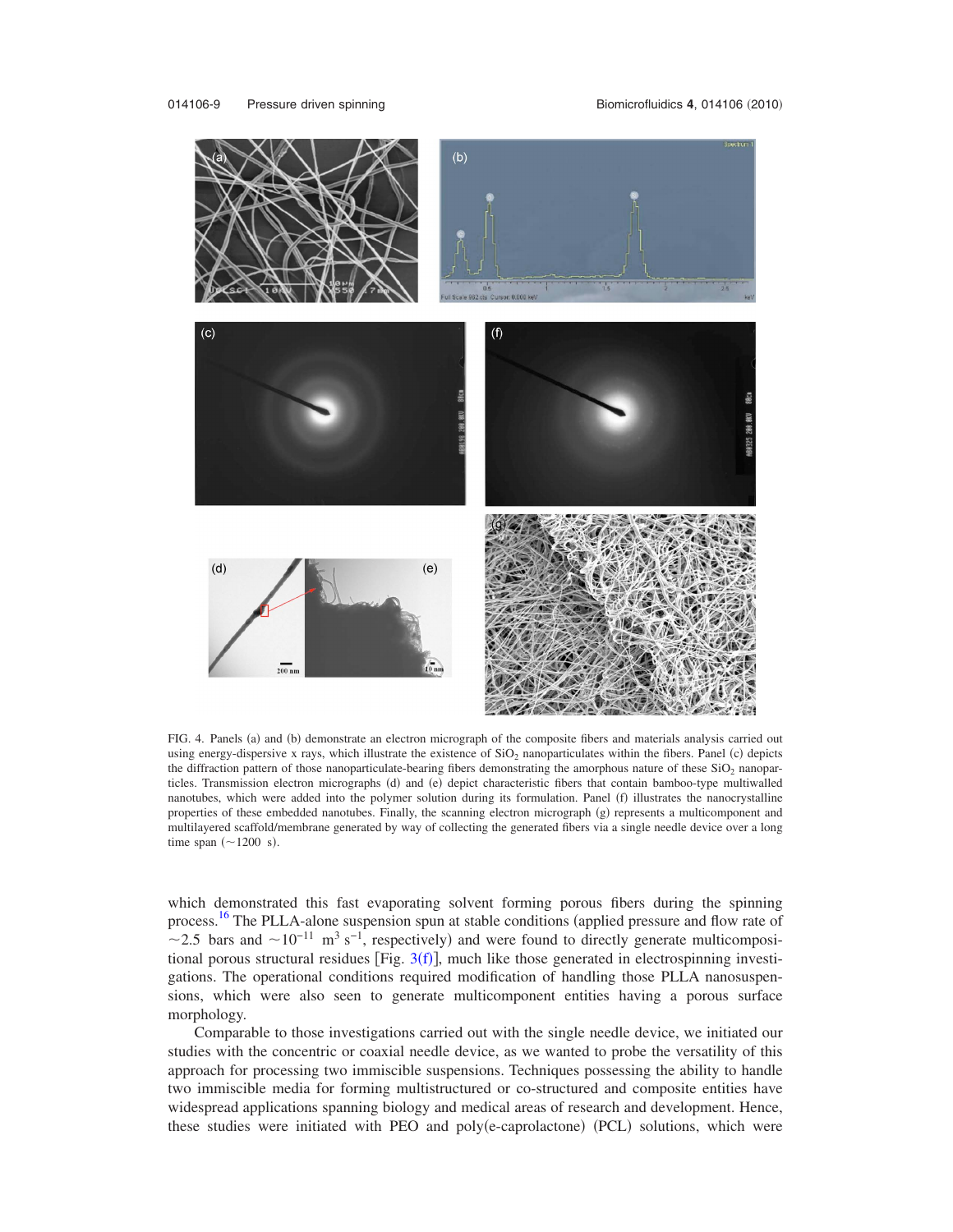<span id="page-9-0"></span>

| TABLE II. Population-based cell viability assessment by way of flow cytometry showing the cellular dynamics of those      |
|---------------------------------------------------------------------------------------------------------------------------|
| treated in comparison to the controls. The cell populations tabulated were near identical for those primary and mesenchy- |
| mal stem cells handed by way of this spinning process.                                                                    |

| Cellular dynamics<br>Apoptotic | Culture control $(CC)^a$ |       |       | Needle controls $(NCs)^{6}$ |       |       | Pressure driven samples <sup>c</sup> |       |       |
|--------------------------------|--------------------------|-------|-------|-----------------------------|-------|-------|--------------------------------------|-------|-------|
|                                | 0.18                     | 4.95  | 0.21  | 0.53                        | 3.21  | 0.19  | 0.21                                 | 3.31  | 0.17  |
| Live                           | 97.85                    | 78.11 | 70.34 | 96.71                       | 81.37 | 71.58 | 97.31                                | 80.76 | 73.41 |
| Necrotic                       | 0.06                     | 11.32 | 4.82  | 0.05                        | 10.14 | 5.68  | 0.03                                 | 9.85  | 5.34  |
| Cell debris                    | 1.91                     | 5.62  | 24.63 | 2.71                        | 5.28  | 22.55 | 2.45                                 | 6.08  | 21.08 |
| Days                           | $\theta$                 |       | 21    | 0                           |       | 21    | $\Omega$                             |       | 21    |

<sup>a</sup>These are those cells that have not been treated to any form of spinning, etc.

b These cells are those that have been put through the device without the application of the driving mechanism.

<sup>c</sup>Cells that have undergone pressure driving spinning. The data in Table [II](#page-9-0) are representative of three individual experiments.

prepared into free flowing solutions with water and ethanol and acetone, respectively. However, in the present context we also explored a second media that flowed in the inner needle, which initially we varied from pressurized air to aqueous eosin Y, or 8-hydroxypyrene-1,3,6-trisulfonic acid trisodium salt (solvent green 7) mixed with and without a wide range of miscible media. The flow rates for both the inner and outer media could be consistently varied from  $10^{-20} - 10^{-6}$  m<sup>3</sup> s<sup>-1</sup> with the variation in the syringe in combination with the syringe pump flow control. Preliminary studies were carried out by setting the flow rates of both the inner and outer needles to the lowest possible flow rate  $({\sim}10^{-20} \text{ m}^3 \text{ s}^{-1})$ . Subsequently, on seeing the media exiting the coaxial needle system, a pressure was applied and visualized with the aid the highspeed camera. Unlike in the single needle fiber generation process, we avoided the splitting of the primary fiber to multiple fibers by diffusing the direct pressurized by-pass flow to well above the needle exits. This ensured the formation of co-structured fibers. A wide range of flow combinations for the inner and outer flow rates to applied pressures was investigated (from  $0-6$  bar and  $\sim$ 10<sup>-20</sup> – 10<sup>-6</sup> m<sup>3</sup> s<sup>-1</sup> for the applied pressure and flow rate, respectively). Additionally, spinning stability was confirmed both visually [Fig.  $2(f)$  $2(f)$ ] and by way of residue analysis. Much like in the single needle spinning scenario media, properties together with concentrations of either the polymer or nanomaterial were seen to have effects on the generation of composite fibers in this needle arrangement [Figs.  $1(c)$  $1(c)$  and  $1(d)$ ]. Several costructures were fabricated, having near-uniformity along the length of the fiber residue. Operational parametric studies for the coaxial needle system showed that the flow rate of media accommodated within the outer needle had to have a flow rate larger than that of the inner needle for complete and consistent encapsulation of the inner media. Thus, a PCL solution at a concentration of  $\sim$  5 wt % flowing at  $\sim$  10<sup>-8</sup> m<sup>3</sup> s<sup>-1</sup> with the aqueous eosin Y or 8-hydroxypyrene-1,3,6-trisulfonic acid trisodium salt (solvent green 7) flowing at  $\sim 10^{-9}$  m<sup>3</sup> s<sup>-1</sup> was seen to form costructures, which demonstrated fiber uniformity as residues [Fig.  $5(a)$  $5(a)$ ]. We also found that air or media having no elongational characteristics (low viscosity <300 mPa s) flowing within the inner needle could be encapsulated by a high viscosity fluid flowing within the outer needle for forming fibers containing beaded inner structures [Fig. [5](#page-10-0)(b)].

If the introduction of air to the inner needle was increased, a point was reached where continuous hollow fibers were found to form. Thus combining this feature with the multi-PLLA suspension spun in the single needle scenario, it was possible to generate composite multistructural fibers, which were both hollow and porous [Figs.  $5(c)$  $5(c)$ – $5(e)$ ]. During the fabrication of these multistructural fibers, we found that there are several critical parameters, which depend on media composition, and operational parameters for the device setup that have a significant influence on the formation of such structures. Additionally, the driving pressure exiting the device exit orifices, explored for drawing out these fibers, was also seen as having an effect on the exterior morphology of these structures. This was observed while varying the driving pressurized air flow from  $\sim$  3 to  $\sim$  5 bars, which showed the effects on the pores on the surface of the fibers varying from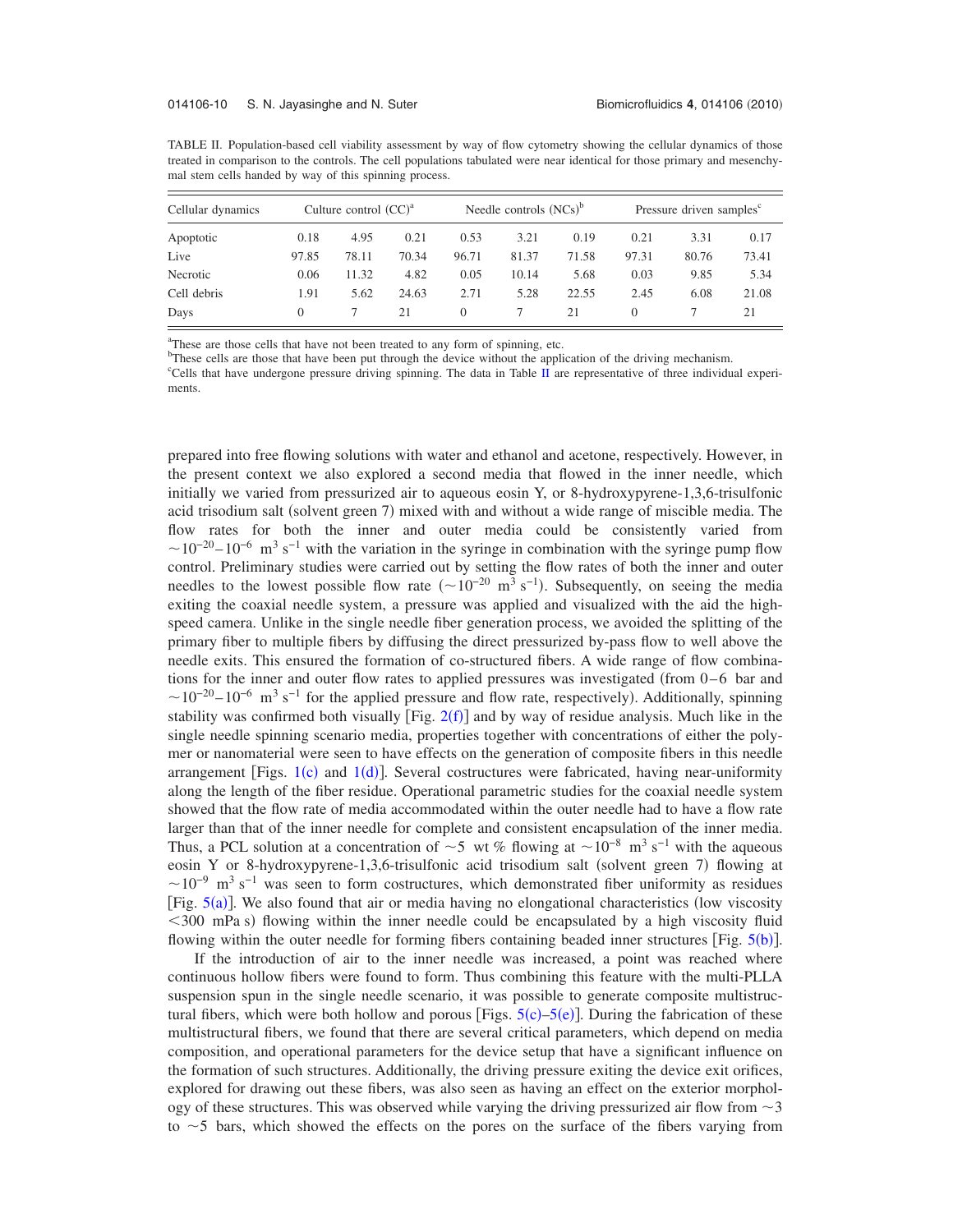<span id="page-10-0"></span>

FIG. 5. Illustrative micrographs (a) fluorescence in combination with optical and (b) optical alone demonstrating the multicompositional structures that could be fabricated with the coaxial pressure driven device. (c) demonstrates a typical hollow and porous fibrous structure imaged via high-resolution scanning electron microscopy while processing a PLLA based concentrated nanosuspension. Panels (d) and (e) illustrate the effect of driving pressure on the morphology in surface porosity.

near-spherical-like porous [Fig.  $5(d)$  $5(d)$ ] to those that were near-oblong [Fig.  $5(e)$ ] in morphology. This characteristic was also observed in the single needle spinning of PLLA suspensions. We also observed that while elevating the inner air flow past an upper critical point for a given suspension, generating fibers were seen to split open, resulting in structural morphologies resembling porous leaves.

On developing this spinning approach, it was endeavored to apply this direct fiber spinning approach across the three materials boundaries, namely, structural, functional, and biological. Thus, we explored the ability to directly form fibers nesting living cells. For these investigations, we explored aqueous polyvinyl alcohol (PVA)-alone to those PVA blends, which contained water and/or phosphate buffer saline based PEO suspensions. The cells investigated in these studies were an immortalized T293 cell line. The respective cells were mixed with the aqueous PVA solution at  $\sim$ 1:10 and spun in a laminar flow safety hood. Figure [6](#page-11-0)(a) depicts the generated living scaffold containing those respective cells. The choice in exploring PVA and/or PEO solutions for cell encapsulation was based on the ability of retaining the cells post-treatment, as these polymers dissolve in cell friendly media, which subsequently were assessed as populations for there viability. Therefore, in these studies we interrogated cellular viability by way of cell labeling in conjunction with flow cytometry. Cells were assessed at three time points post-treatment in compari-son to controls and were seen to be indistinguishable (Table [II](#page-9-0)). The controls referred in this context are those that have been passed through the device without the driving mechanism (referred to as the NC) and those CCs, which are those cells that have not been subjected to any form of treatment. During these studies, we noted that the needle diameter and the rate of cell suspen-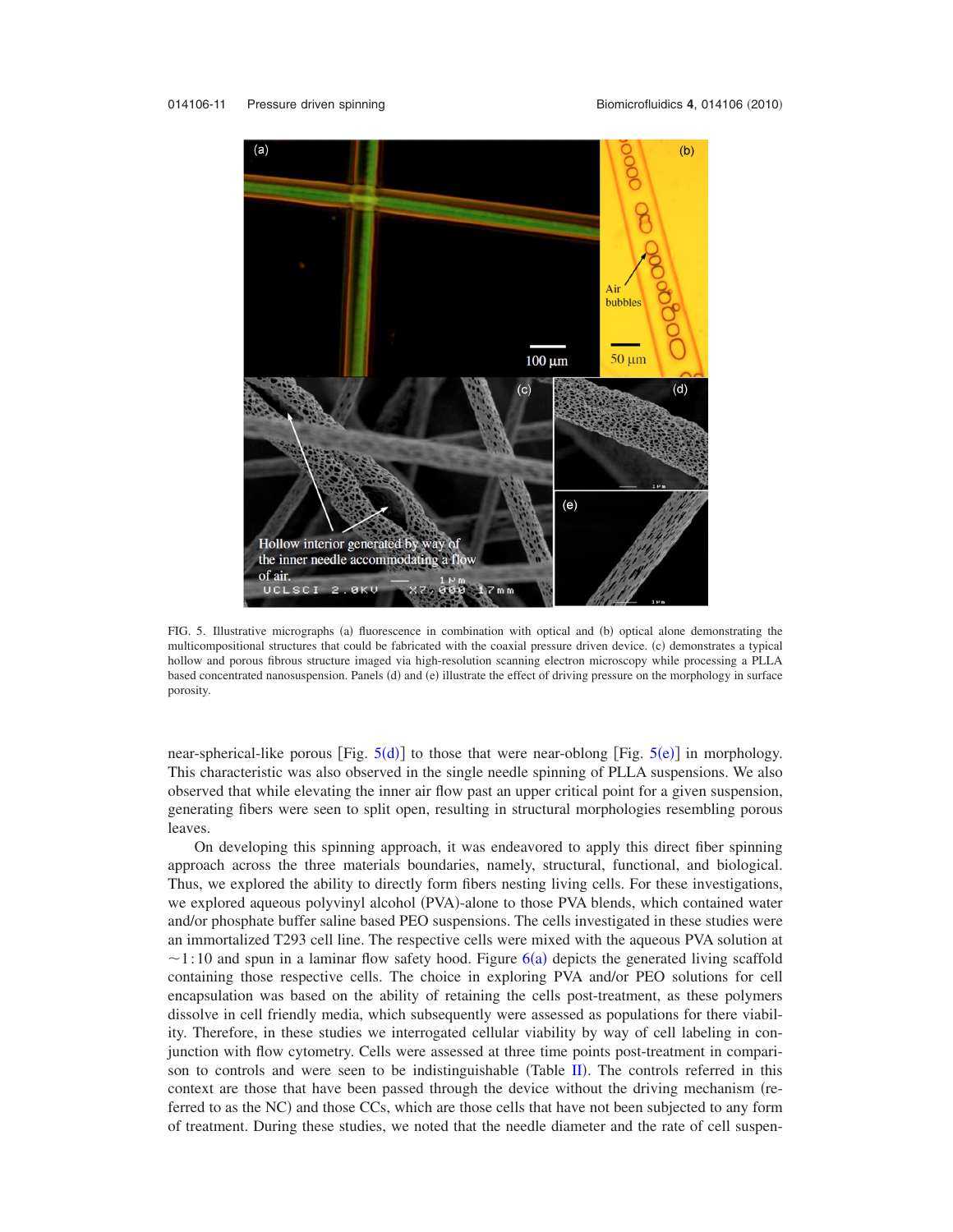<span id="page-11-0"></span>

FIG. 6. Typical (a) digital image of a cell-bearing living scaffold/membrane, (b) post-treated near-confluent cells, which were indistinguishable with those controls, and (c) fluorescent and optical image depicting the scaffold nesting living cells.

sion being syringed through the needle have an effect on cell viability. However, this was overcome with ease with the increase in needle bore diameter, which eliminated this effect. The increase in needle bore diameter also had no effect on the generated residues. This is due to this process sharing the effect of converging  $[Fig. 2(g)]$  $[Fig. 2(g)]$  $[Fig. 2(g)]$  the exiting media at the needle exit by way of the by-pass flowing pressure, which is also a feature exploited by electrospinning but with the aid of a high intensity electric field. In these biological studies, we performed two subset experiments, namely, (a) we investigated cell viability with the aid of flow cytometry and (b) we wished to study cell placement or cell-nesting characteristics of these living entities. The former employed unlabelled cells until required for flow cytometry, while the latter used eGFP-expressing cells with fluorescence microscopy.

For flow cytometry analysis, several cell samples for each sample [CC, NC, and pressure driven spinning (PDS)] having a cell population  $> 10^6$  cells were labeled with annexin V (Invitrogen Ltd., Paisley, United Kingdom) together with PI and analyzed. Cytometry data demonstrated that the treated samples were indistinguishable from the controls over the three time points Table  $\overline{II}$  $\overline{II}$  $\overline{II}$ ). This was also the case if we assessed cellular viability at time points 24, 48, and 72 h post-treatments. In addition to these cell viability investigations, our phenotypic studies demonstrated that cell confluence was reached by the three samples at nearly the same time  $[Fig. 6(b)].$  $[Fig. 6(b)].$  $[Fig. 6(b)].$ As previously mentioned, we also wanted to assess cell-nesting characteristics of these cells within the generated cell-bearing fibers; for these studies we labeled cells with a lentivirus eGFP con-struct as previously described.<sup>19,[20](#page-12-13)</sup> Thus, analysis of these spun and collected samples demonstrated cellular clustering of cells within the fibers [Fig.  $6(c)$  $6(c)$ ]. Interestingly, the cellular viabilities